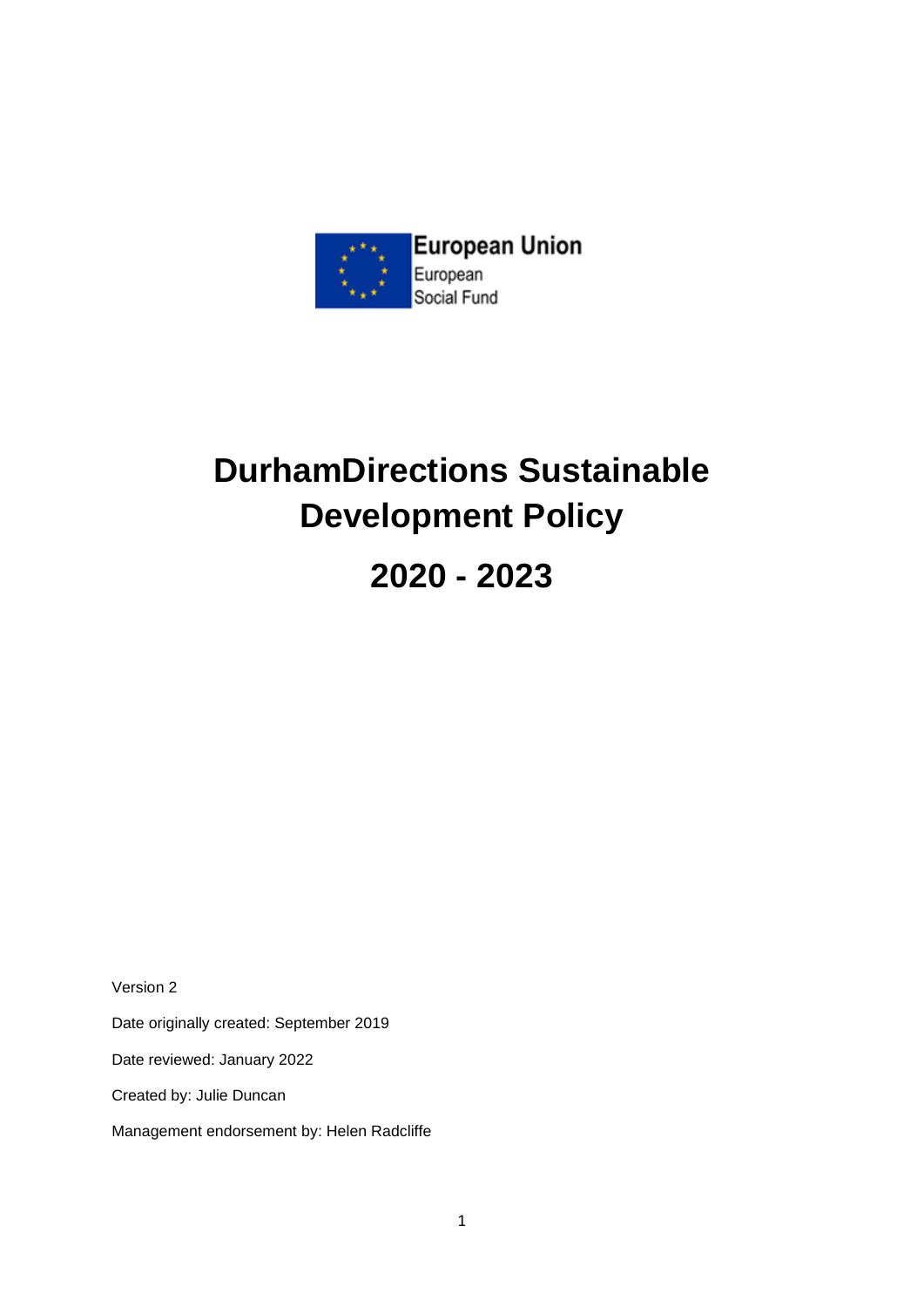### **Introduction**

The DurhamDirections Sustainable Development Policy is aimed at core staff, Delivery Partners and their staff and DurhamDirections participants.

The aim of the policy is to confirm our commitment to sustainable development, detail our priorities and confirm how the policy and Sustainable Development Implementation Plan will be communicated, promoted and monitored across the wider project.

# **Objectives**

- Improve information for employees, partners and participants about their roles and responsibilities in relation to sustainable development and climate change.
- Improve cost control.
- Conserve raw materials and energy.
- Improve monitoring of environmental impacts.
- Improve efficiency of processes.
- Respond to the global and local climate change emergency
- Comply with all regulatory requirements and contribute to tackling the challenges as defined by the UN sustainable development goals

# **Responsibility**

DCC as the lead partner for DurhamDirections (DD) along with the Cross Cutting Themes Steering Group will be responsible for the implementation of the Sustainable Development Policy and Implementation Plan. The Policy and Plan will be monitored by the DurhamDirections Operational Management Group bi monthly as a minimum alongside a Cross Cutting Themes Steering Group made up of staff and Delivery Partners. Subcontractors will be invited onto the group where appropriate.

# **DurhamDirections Commitment:**

Durham County Council (DCC) as Lead Partner for the DurhamDirections project, publicly affirms its commitment to looking after the environment through promoting sustainable development. The nationally recognised Investors in the Environment (IiE) management system has been developed by DCC to record, monitor and improve all environmental aspects of organisational operations leading to an auditable, externally verified accreditation. This project, led by the council, will carry out its activities in compliance with DCC and relevant environmental legislation and is committed to continuous, measurable improvement in environmental performance whilst delivering European Social Funded (ESF) activities.

Durham County Council, as the lead partner for the DurhamDirections project, will share best practice with all staff, internal and external Delivery Partners (named in Appendix 1) and participants. This policy provides assurance that they will also support sustainable development in line with the DurhamDirections Sustainable Development Plan. All delivery partners will be required to have their own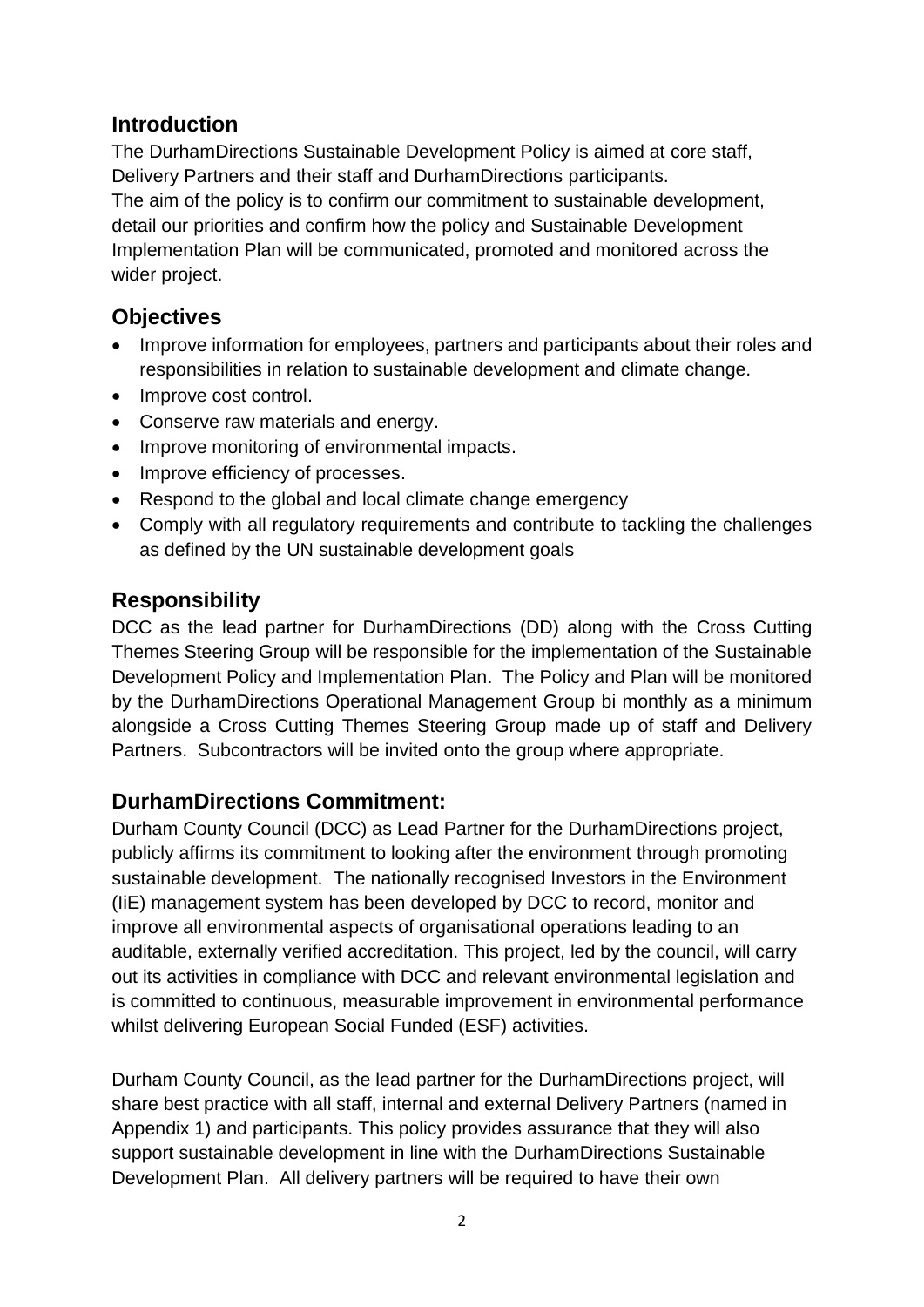Sustainable Development Policy and Sustainable Development Implementation Plan which is either aligned to the Programme Level Policy and Plan or reflects it. DurhamDirections will work closely with DCCs Sustainability and Climate Change Team to access information and best practice from them through external partnerships such as the Environmental and Climate Change partnerships including the Environmental and Climate Change Partnership, NECA and NELEP.

The above will also apply to any Sub-contractors who may join the DurhamDirections project.

# **Principles:**

In line with DCC policies and procedures, the following principles will be implemented throughout DurhamDirections wherever feasible, within existing financial constraints across all internal and external partners and subcontractors where possible.

#### • **Energy Consumption and Climate Change**

In line with DCC's declaration of a 'Climate Emergency' in February 2019, DurhamDirections will actively work to reduce CO<sub>2</sub> emissions from its buildings and operations. It will seek to address energy use from heating and powering buildings and from transport and transport infrastructure. This will primarily be done through reducing demand, smarter working and through staff education.

#### • **Waste Minimisation**

The project will work to prevent waste from being generated by its operations. Any waste will be disposed of, using registered waste disposal collectors, in a safe, legal, and responsible way, prioritising re-use, repair and recycling and, where possible, avoiding disposal in landfill. As the lead partner, Durham County Council will check that all partners and subcontractors dispose of their waste using a registered waste collector and observe and comply with the Waste Electrical and Electronic (WEEE) regulations 2013 [\(WEE\) regulations](https://www.gov.uk/government/uploads/system/uploads/attachment_data/file/292632/bis-14-604-weee-regulations-2013-government-guidance-notes.pdf) and ensure that WEEE is not mixed with general waste and is disposed of legally.

#### • **Minimise the use of Travel**

The DurhamDirections project will work to reduce the environmental impacts of staff, Delivery Partner and participant travel and seek innovative solutions to travel around the county. It will promote the use of video conferencing where possible and car sharing when meetings are a necessity. It will actively seek ways in which to reduce air pollution from Council activities through the promotion of public and green transport where travel is unavoidable.

#### • **Awareness Raising, Monitoring and Review**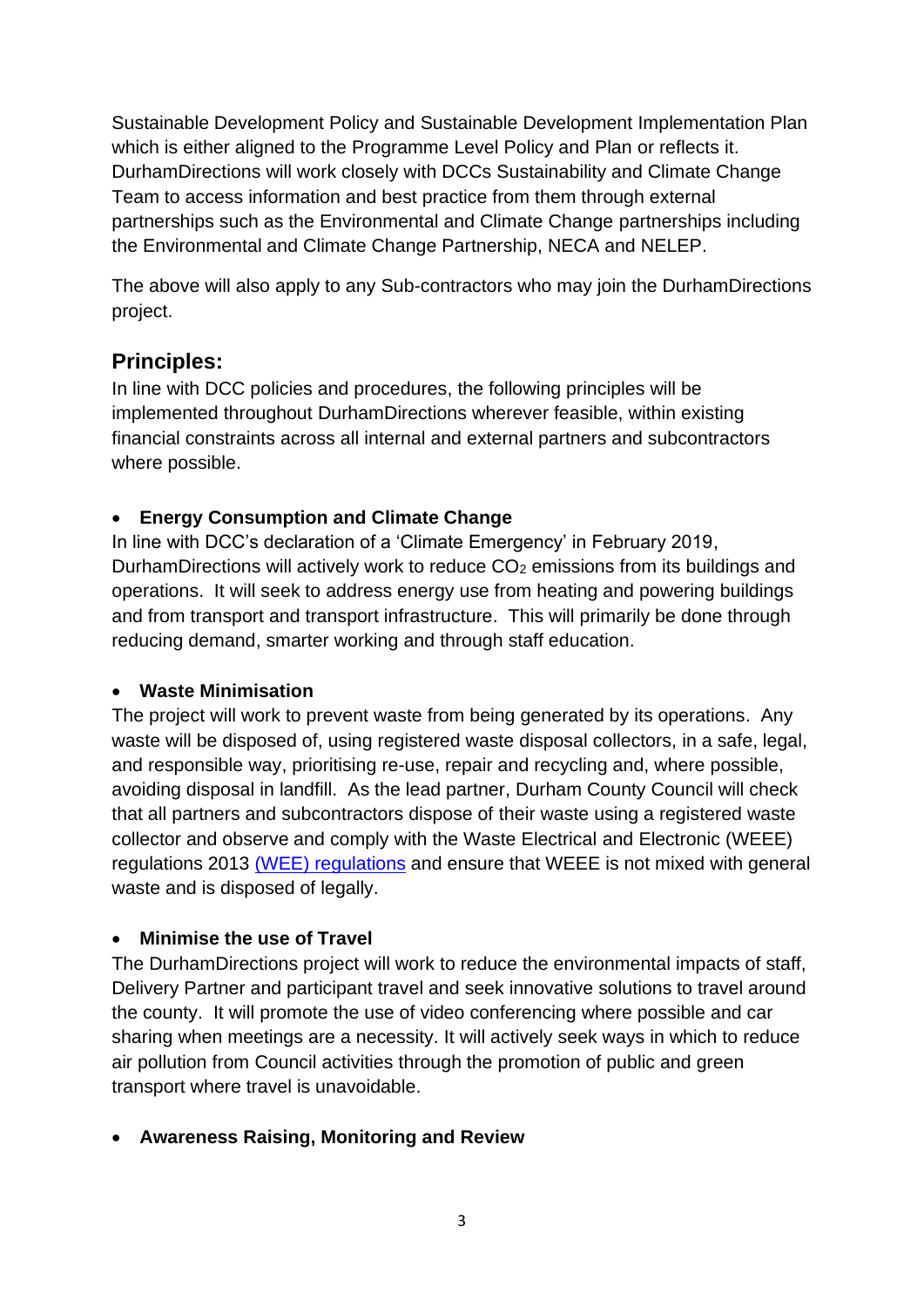DCC as the lead partner will ensure that DurhamDirections staff, Delivery Partners subcontractors and participants are familiar with this policy and associated Implementation Plan. Individual and team responsibility towards the environment will be promoted through the Steering Group, 'Climate Change' Champions and the implementation plan. Indicators will be developed to measure environmental performance, will be reported to a Project Steering Group and through the quarterly project Progress Report to DWP. Sustainable Development will be written into all Delivery Partner Service Level Agreements (SLAs) and into Subcontractors contracts. Sustainability will also be incorporated into the monitoring and review process. Any new partners or subcontractors will be required to promote sustainable development in line with legislation and to have a Sustainable Development Policy and Implementation Plan aligned to the programme level plan.